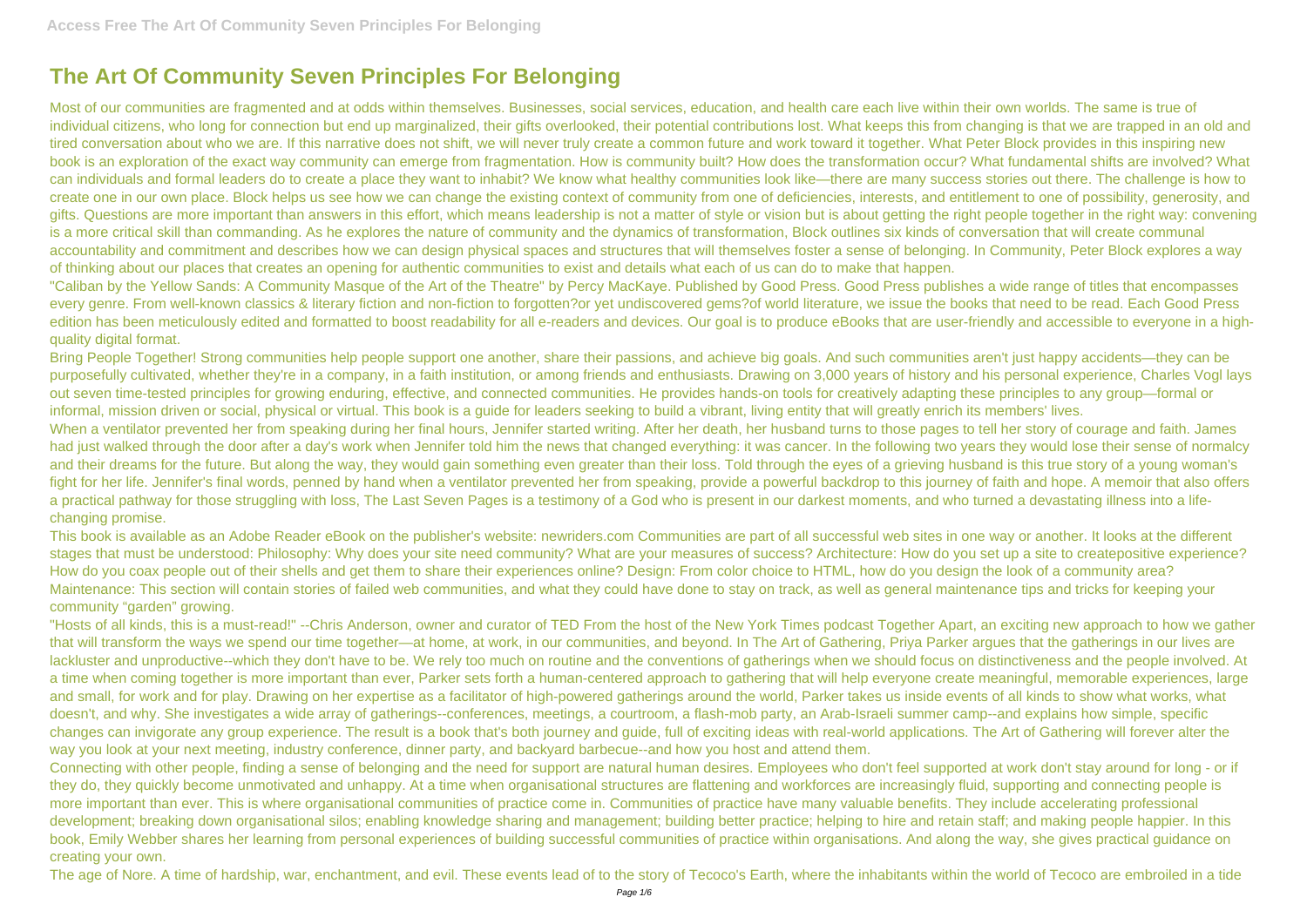of suffering and terrible predicament. A brother swears vengeance on the suffering of a populace. A wicked king seeks the world for his own. A chief makes a decision that will decide the fate of his people. This is the age of Nore.

This is a time when organizations must develop far deeper relationships with customers. But they don't know how this is done profitably and at scale. This book will help usher confused organizations into a new future where community and profit mutually support one another. Carrie Melissa Jones and Charles H. Vogl highlight companies succeeding (Airbnb, Reddit, Apple, Toyota Motor Company, etc.) and those who are failing (left anonymous). The authors clarify the structural differences between authentic brand community and simple marketing, social media, and platform projects. Their book outlines brand community strategies and models for organizations that will help them create communities that make the world a better place for the organization's stakeholders and everyone else. Organizational leaders will gain the skills to distinguish how communities differ when serving marketing, innovation, advocacy, recruitment, retention, and social support goals and choose how best to succeed with their own goal-appropriate community models.

The Art of the Possible Create an Organization with No Limitations offers instructive insight into what works in business, revealing how a few simple tenets can build longstanding excellence and success. An easy-to-use integrated leadership and management guide, this book revolves around the fact that strong, effective leadership is a requirement for any company hoping to become--or remain--relevant and competitive in the twenty-first century's fast-paced business environment. Author Daniel M. Jacobs is one of the nation's leading authorities on public contracting, a position that comes with a considerable wealth of knowledge. In The Art of the Possible, he distills decades of frontline experience from the corporate world into seven chapters. Each explores one of seven practical and proven best practices: get focused, surround yourself with talent, think strategically, forge a high-performance team, manage the fundamentals, maintain discipline, and communicate. Packed with useful guidelines, checklists, and self-assessment tools, the primary objective of this straightforward book is to move the reader to action and to create an organization where things get done. Jacobs includes plenty of real-world examples and success stories, and his determined focus on the positive underscores the importance of hard work and commitment to the improvement of management performance. His seven best practices can be applied across a broad spectrum of businesses, from private industry and government agencies to non-profits and civic organizations, making The Art of the Possible: Create an Organization with No Limitations an indispensable resource for today's developing leaders. Hailed by business leaders as "the kind of book that you really use to solve real problems and achieve real and lasting success" and "a relentless course for success using a step-by-step, straightforward, no-nonsense approach for the creation of an organization with no limits," this concise how-to is a must-read for anyone facing the unique challenges of today's economy. Winner of the 2008 American Alliance for Theatre and Education "Book of Distinction" Award. Theatre is a primal language that used to be spoken by everyone; everyone included the "living community". Weaving together Systems Theory and the groundbreaking work of Fritjof Capra , Theatre of the Oppressed and the revolutionary work of Augusto Boal , and his own 25 years of practical experience in community-based popular theatre, David Diamond creates a silo-busting book that embraces the complexity of real life. Some of the questions Theatre for Living asks and attempts to answer: From a perspective of biology and sociology, how is a community a living thing? How do we design a theatre practice to consciously work with living communities to help them tell their stories? How do we accomplish this without demonizing those characters with whom we disagree? Must we constantly do battle to defeat an endless stream of oppressors, or can we imagine a world in which we stop creating them? Why is this important? What should we be on the look-out for (both positive and negative) when doing this work? What practical games and exercises can we use to awaken group consciousness? Who will be interested in Theatre for Living? Artists; community development workers; educators; activists; people working in social services, mediation and conflict resolution; health care professionals; anyone with an interest in finding new ways to approach the intersection of culture and social justice. "I greatly admire the achievements of David Diamond and his Headlines Theatre. He is following his own path, doing extraordinary and groundbreaking work in several fields, like his work with many First Nations communities in Canada and the US, and his adaptation of Forum Theatre on TV and on the Internet. This book relates the experiences of his life in theatre. For what he has already done, is doing, and certainly will do, David Diamond deserves all our support." Augusto Boal, founder of Theatre of the Oppressed, author of Theatre of the Oppressed, Rainbow of Desire, and Legislative Theatre David Diamond's work has been an inspiration to performers, artists, community leaders throughout Canada and beyond. The ideas in Theatre for Living are large, daring, challenging; but the steps by which Diamond follows and implements the ideas are precise and accessible. As I read I found myself being taken further and further into the life that is both theatre and the making of theatre, which is to say I was led into how life can be given its meaning. Hugh Brody, anthropologist and film-maker, author of Maps And Dreams, Living Arctic and The Other Side of Eden

"A tactical primer for any business embarking on the critical work of actively building community."—Seth Godin, Author, This is Marketing "This book perfectly marries the psychology of communities, with the hard-earned secrets of someone who's done the real work over many years. David Spinks is the master of this craft."—Nir Eyal, bestselling author of Hooked and Indistractable The rise of the internet has brought with it an inexorable, almost shockingly persistent drive toward community. From the first social networks to the GameStop trading revolution, engaged communities have shown the ability to transform industries. Businesses need to harness that power. As business community expert David Spinks shows in The Business of Belonging: How to Make Community your Competitive Advantage, the successful brands of tomorrow will be those that create authentic connection, giving customers a sense of real belonging and unlocking unprecedented scale as a result. In his career of over 10 years in the business of building community,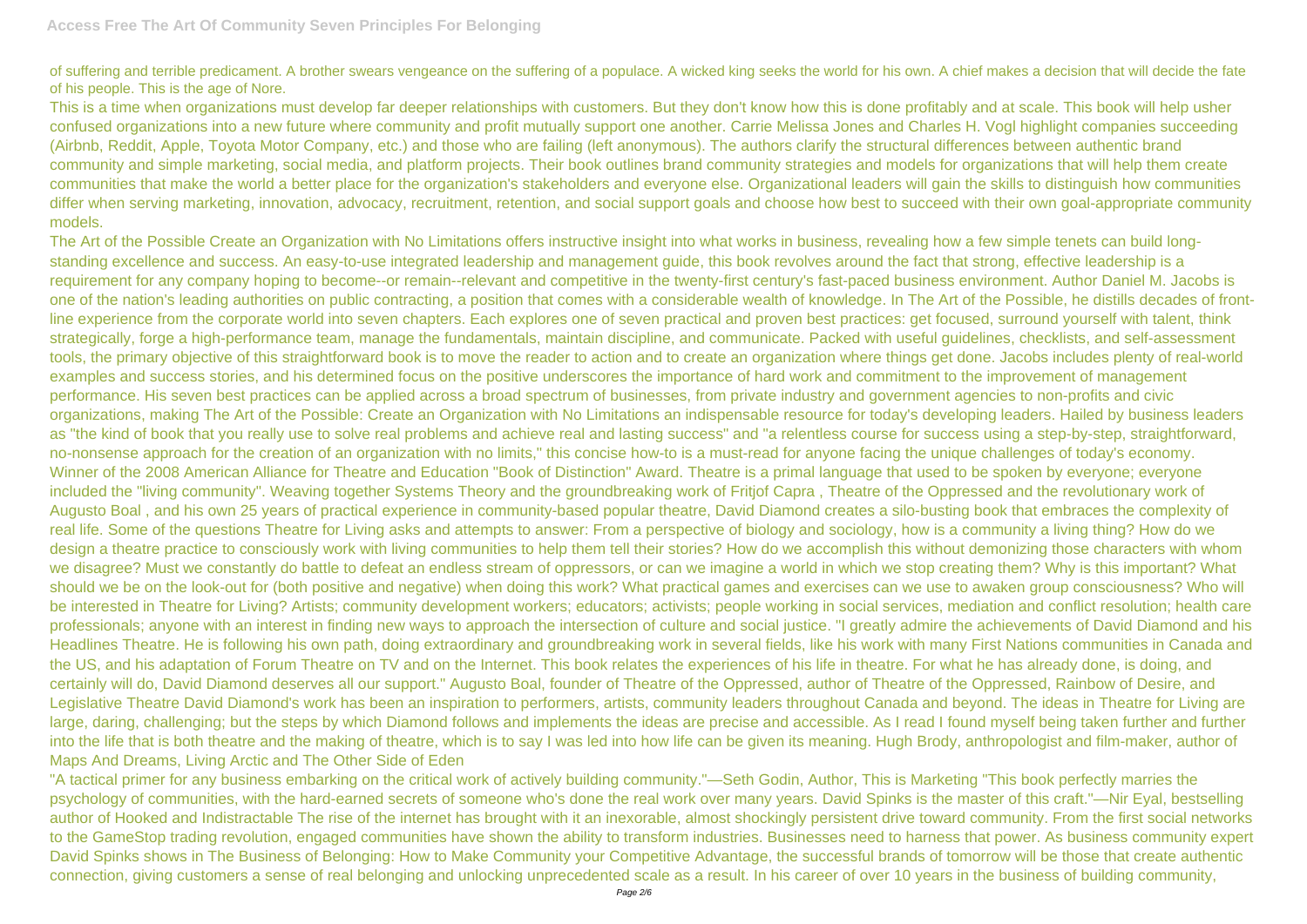Spinks has learned what a winning community strategy looks like. From the fundamental concepts—including how community drives measurable business value and what the appropriate metrics are—to high-level community design and practical engagement techniques, The Business of Belonging is an epic journey into the world of community building. This book is for decision makers who want to better understand the value and opportunity of community, and for community professionals who want to level up their strategy. Featuring a foreword by Startup Grind and Bevy cofounder Derek Andersen, it will give you a step-by-step model for strategically planning, creating, facilitating, and measuring communities that drive business growth. Attracting and retaining community members who are also loyal customers, brand evangelists, and leaders—that's the goal for today's connected businesses, and this book is the map to getting there.

Shayla had no idea her life would turn out like it did. She had two kids, independent, a college degree, owns a Top Business Consulting firm in Buckhead, Atlanta and a Nonprofit organization for the community, but in the midst of it all she was Trapped. Trapped in love, hate, lust and PAIN!! She had a natural body that these women would die for, her personality made her beautiful, her presence was unreal and she had a smile that would lighten up your darkest days. Shayla wasn't your average chick she was street and book smart, but had one problem men was her weakness. She picked the men she had the weakness for. Shayla was living a triple life and the walls were starting to close in on her fast.. Shayla was focused on her businesses, but on the flip side enjoyed herself, She never meant to hurt anyone feelings, so she tried to be as upfront as possible when they would ask, which was never so, she never offered the information. She is about to go for the ride of her life, she's a street girl by nature, maybe she can get herself out it. Her best friend Kisha is by her side to support her until Shayla finds out her secret. Shayla is into deep.......

guide to online community management for professionals

Put the power of arts and culture to work in your community Part 1 of this unique guide distills research and emerging ideas behind culturally driven community development and explains key underlying principles. You'll understand the arts impact on community well-being and have the rationale for engaging others. Find inspiration and ideas from twenty case studies Part 2 gives you ten concrete strategies for building on the unique qualities of your own community. Each strategy is illustrated by two case studies taken from a variety of cities, small towns, and neighborhoods across the United States. You'll learn how people from all walks of life used culture and creativity as a glue to bind together people, ideas, enterprises, and institutions to make places more balanced and healthy. These examples are followed in Part 3 with six steps to assessing, planning, and implementing creative community building projects: 1. Assess Your Situation and Goals; 2. Identify and Recruit Effective Partners; 3. Map Values, Strengths, Assets, and History; 4. Focus on Your Key Asset, Vision, Identity, and Core Strategies; 5. Craft a Plan That Brings the Identity to Life; 6. Secure Funding, Policy Support, and Media Coverage. Detailed guidance, hands-on worksheets, and a hypothetical community sample walk you through the entire process. Each section includes additional resources as well as an appendix listing books, web sites, organizations, and research studies. By understanding the theoretical context (Part 1), learning from case studies (Part 2), and following the six steps (Part 3), you'll be able to build a more vibrant, creative, and equitable community.

Greg Gilmore fought hard against returning to Hershey, PA. He has trouble breathing in a town with so many Morrisons running around. Janine Morris, a woman as deeply entrenched in secrets and special military skills as him, only adds to his discomfort. Keeping his family safe is his number one goal. So why do Janine's haunted amber eyes keep enticing him to throw away all his cares and concerns to join forces with a woman who could bring all his enemies right down on the Morrison Family? When Aislinn Amon's father disappears, her mother drags her from New York to Indiana where she is to attend a new boarding school - Source High. At Source High, Aislinn finds herself in a whole other world than what she knew. Everyone has something supernatural about them, including her. Soon, she finds that she's not the normal, rebel, messed up teenage girl she thought she was. Her friends try to help her along the way when trouble comes knocking on her door. People die, she finds herself falling in love with, something she swore she'd never do, and secrets start to form. Can Aislinn cope with everything that's happening? Can she handle the life she's been forced to deal with? Or will she crack under the heavy pressures laid upon her seventeen-year-old shoulders?

Harness the power of communities, both inside and outside of your organization, to drive value and revenue, activate your employees' and customers' talents, and create a highly engaged, loyal customer base. What if you discovered a blueprint that could grow your brand's reputation and loyalty, dramatically reduce customer service issues, produce content and technology, and cement a powerful, lasting relationship between you and your customers? Communities have been a popular topic since the rise of the Internet and social media, but few companies have consistently harnessed their power, driven tangible value, and effectively measured their return on investment (ROI) like: Salesforce.com has seen tremendous results with their community network of over 2 million members advocating for, supporting, and integrating Salesforce.com products Star Citizen used Kickstarter to raise over \$150 million to build their new video game and a community of over 2 million players. Red Hat collaborated with their community to build industry-leading technology, which led to a \$34 billion acquisition by IBM Companies such as PayPal, Facebook, Bosch, Microsoft, CapitalOne, and Google, have also built communities inside their organizations, which have fostered innovation, broken down silos, and helped their organizations to operate more efficiently and collaboratively. People Powered helps C-suite leaders, founders, marketers, customer advocates, and community leaders gain a competitive advantage by answering the following questions: What is the key value proposition of building a community? What kind of community do we need and how do we build and integrate it into our organization? How do we incentivize and encourage people to get involved, build reliable growth, and keep community members engaged? How do we develop authentic, productive relationships with community members both online and in person? How do we get departmental buy-in, hire effectively, and create consistent, reliable community engagement skills in our organization? What are the strategic and tactical pitfalls and roadblocks we need to avoid? How do we make sure that our community continues to grow with us—and more importantly, how do we make sure that we continue to grow with them? People Powered pulls together over 20 years of pragmatic experience into a clear, simple methodology and blueprint to not just answer these questions, but deliver results. It also includes contributions from industry leaders including Joseph Gordon-Levitt (Emmy-award winning actor), Peter H. Diamandis (Founder of XPRIZE, Singularity University), Jim Zemlin (Executive Director, The Linux Foundation), Mike Shinoda (Co-Founder, Linkin Park), Jim Whitehurst (CEO, Red Hat), and more. Don't get left behind—become an industry trailblazer and ensure your company's longevity by tapping into the most dynamic force both outside and inside your organization: the people.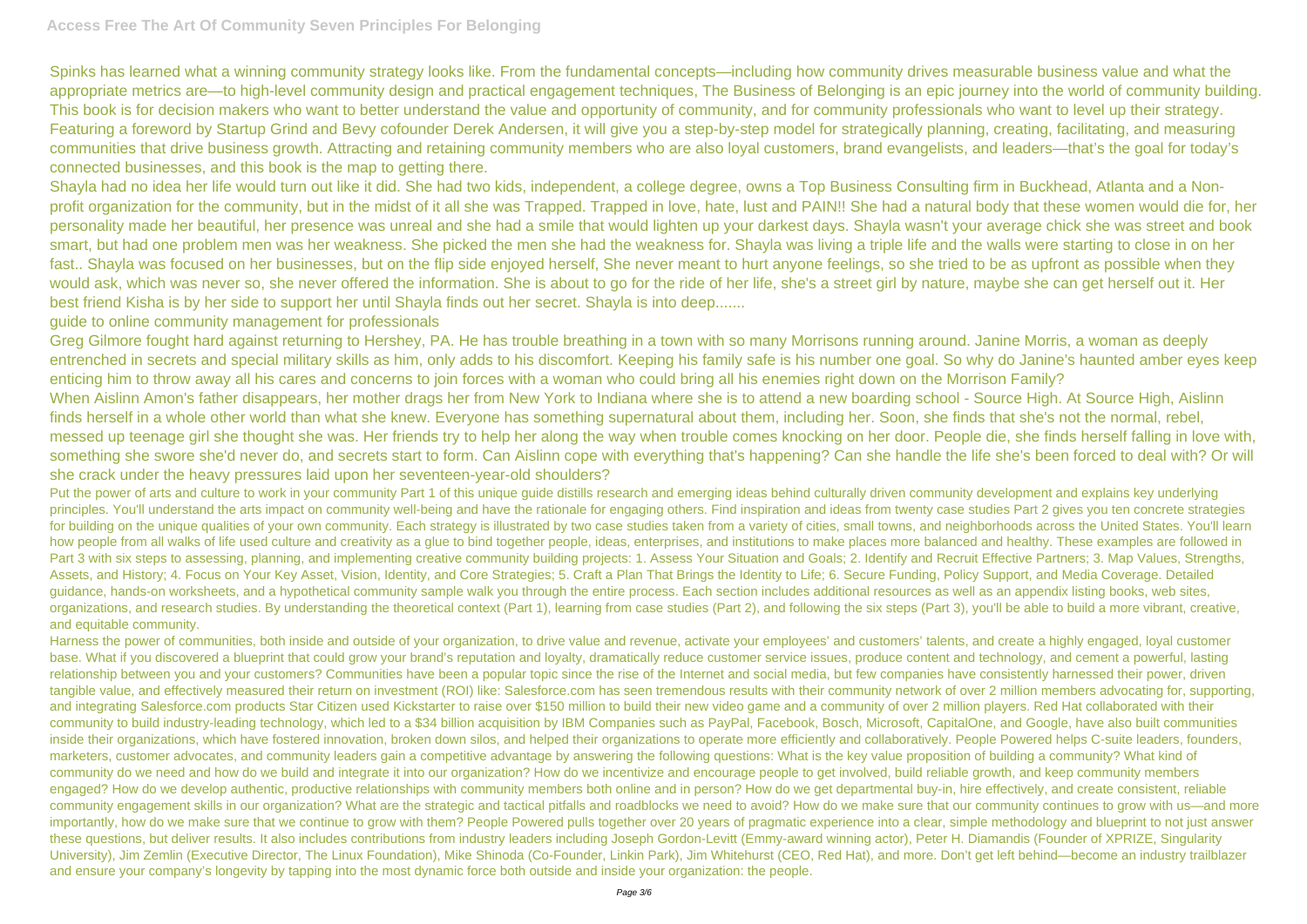What's the point of creating a great Web site if no one goes there-or worse, if people come but never return? How do some sites, such as America Online, EBay, and GeoCities, develop into Internet communities with loyal followings and regular repeat traffic? How can Web page designers and developers create sites that are vibrant and rewarding? Amy Jo Kim, author of Community Building on the Web and consultant to some of the most successful Internet communities, is an expert at teaching how to design sites that succeed by making new visitors feel welcome, rewarding member participation, and building a sense of their own history. She discusses important design strategies, interviews influential Web community-builders, and provides the reader with templates and questionnaires to use in building their own communities.

Create a Culture of Belonging! Strong cultures help people support one another, share their passions, and achieve big goals. And such cultures of belonging aren't just happy accidents - they can be purposefully cultivated, whether they're in a company, a faith institution or among friends and enthusiasts. Drawing on 3,000 years of history and his personal experience, Charles Vogl lays out seven timetested principles for growing enduring, effective and connected communities. He provides hands-on tools for creatively adapting these principles to any group—formal or informal, mission driven or social, physical or virtual. This book is a guide for leaders seeking to build a vibrant, living culture that will enrich lives.

Online communities offer a wide range of opportunities today, whether you're supporting a cause, marketing a product or service, or developing open source software. The Art of Community will help you develop the broad range of talents you need to recruit members to your community, motivate and manage them, and help them become active participants. Author Jono Bacon offers a collection of experiences and observations from his decade-long involvement in building and managing communities, including his current position as manager for Ubuntu, arguably the largest community in open source software. You'll discover how a vibrant community can provide you with a reliable support network, a valuable source of new ideas, and a powerful marketing force. The Art of Community will help you: Develop a strategy, with specific objectives and goals, for building your community Build simple, non-bureaucratic processes to help your community perform tasks, work together, and share successes Provide tools and infrastructure that let contributors work quickly Create buzz around your community to get more people involved Track the community's work so it can be optimized and simplified Explore a capable, representative governance strategy for your community Identify and manage conflict, including dealing with divisive personalities

Combining real-life stories about people selecting places to live with design thinking principles and interactive tools, Right Place, Right Time will appeal to empty nesters, retirees, solo agers, and even adult children seeking ways to support their parents and loved ones.

Family-School-Community Partnering (FSCP) is a multidimensional process in which schools, families, and communities work together to ensure the academic, social, and emotional success of students. In this new edition, the authors evaluate advances to a multitiered model of FSCP that further incorporates community alliances. Section I covers legislative, empirical, and theoretical underpinnings and updates. Practical strategies are discussed to develop, deliver, and evaluate a cohesive system of support to improve student outcomes. Chapter addendums detail the specific approaches and associated resources to advance FSCP from infancy through adulthood. In Section II, current researchers and practitioners consider how to enhance collaborative partnerships with military, migrant/refugee, and rural communities and support gender identity and varied developmental abilities. Four culminating case stories are designed to facilitate ideas for intentional integration of FSCP domains into readers' ongoing practices. School psychologists, counselors, educators, administrators, and social workers will learn how to strategically implement this partnering in all levels of schooling. This encomium is a thoughtful and respectful, compression of the one and only, Holy bible. Compiled in an attempt to enlighten those who get lost reading the lengthy, but all-important, Word of God; but most importantly, this book conveys the coveted dream of our Almighty God.

How insights from the social sciences, including social psychology and economics, can improve the design of online communities. Online communities are among the most popular destinations on the Internet, but not all online communities are equally successful. For every flourishing Facebook, there is a moribund Friendster—not to mention the scores of smaller social networking sites that never attracted enough members to be viable. This book offers lessons from theory and empirical research in the social sciences that can help improve the design of online communities. The authors draw on the literature in psychology, economics, and other social sciences, as well as their own research, translating general findings into useful design claims. They explain, for example, how to encourage information contributions based on the theory of public goods, and how to build members' commitment based on theories of interpersonal bond formation. For each design claim, they offer supporting evidence from theory, experiments, or observational studies.

A practical guide for community builders on building and scaling professional communities that thrive and transform the lives of the people within them through virtual and in-person events. Community is a hot topic in 2020. Enterprises, startups, investors, entrepreneurs, and creators are all jumping on board launching communities or building products for communities. This is especially timely given that a global pandemic has left people longing for human connection. And then there are the people like Mark Birch that just wanted to bring salespeople together. When Mark started the Enterprise Sales Forum, he had no big vision. It was just his way to convince salespeople and startup founders to meet and help each other. What started in a sweaty conference room for 50 people six years ago eventually blossomed into a

The Art of CommunitySeven Principles for BelongingBerrett-Koehler Publishers

An essential textbook about how communities develop themselves through collaborative creative arts.

Online communities provide a wide range of opportunities for supporting a cause, marketing a product or service, or building open source software. The Art of Community helps you recruit members, motivate them, and manage them as active participants. Author Jono Bacon offers experiences and observations from his 14-year effort to build and manage communities, including his current position as manager for Ubuntu. Discover how your community can become a reliable support network, a valuable source of new ideas, and a powerful marketing force. This expanded edition shows you how to keep community projects on track, make use of social media, and organize collaborative events. Interviews with 12 community management leaders, including Linus Torvalds, Tim O'Reilly, and Mike Shinoda, provide useful insights. Develop specific objectives and goals for building your community Build processes to help contributors perform tasks, work together, and share successes Provide tools and infrastructure that enable members to work quickly Create buzz around your community to get more people involved Harness social media to broadcast information, collaborate, and get feedback Use several techniques to track progress on community goals Identify and manage conflict, such as dealing with divisive personalities

Mattering, which is about feeling valued and adding value, is essential for health, happiness, love, work, and social well-being. We all need to feel valued by, and add value to, ourselves, others, co-workers, and community members. This book shows not only the signs, significance, and sources of mattering, but also presents the strategies to achieve mattering in our personal and professional lives. It uses research-based methods of change to help people achieve a higher sense of purpose and a deeper sense of meaning. Each chapter gives therapists, managers, teachers, parents, and healthcare professionals the tools needed to optimize personal and collective well-being and productivity. The volume explains how promoting mattering within communities fosters wellness and fairness in equal measure. By using the new science of feeling valued and adding value, the authors provide a guide to promoting happier lives and healthier societies.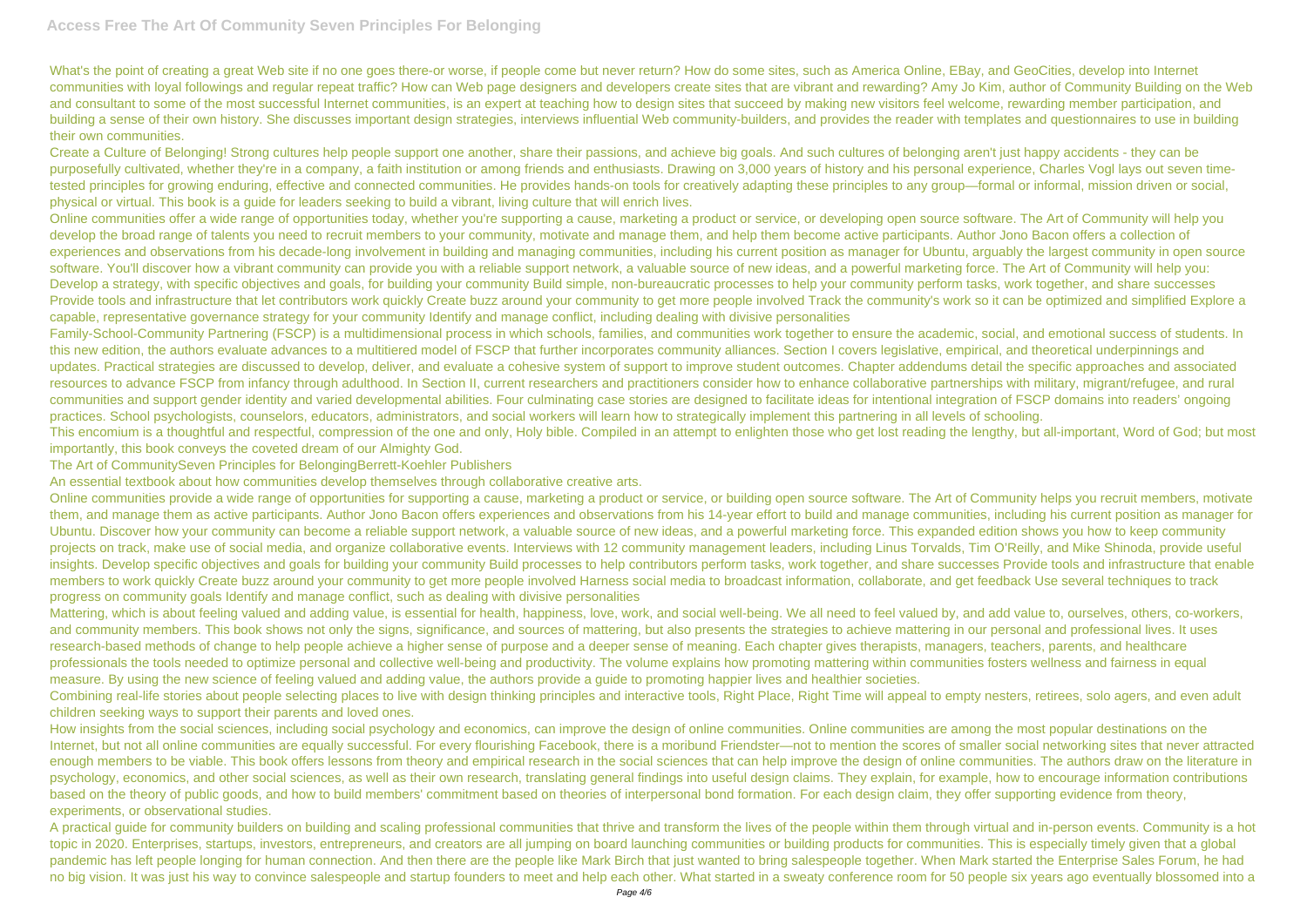community of 25,000 members and over 20 cities globally. Community-in-a-Box is a how-to guide into building and scaling a community from the ground up or reinvigorating existing communities. From the experiences of the Enterprise Sales Forum and other communities he launched. Mark weaves those stories into a book that leads you past the minefields and mistakes so you can confidently launch and grow a healthy community. Even though we all come to community building with our own motivations, the end result is a labor of love that positively impacts the lives of many. Through this book, you will also feel the impact of the power of community and what it takes to grab the spark and start a movement!

In a world where heroes were forced into retirement in the aftermath of a nuclear attack on America Michael Sanders must rise to the occasion and discover what it means to live and rise up from underneath The Long Shadow.

A guide to successful community moderation exploring everything from the trenches of Reddit to your neighborhood Facebook page. Don't read the comments. Old advice, yet more relevant than ever. The tools we once hailed for their power to connect people and spark creativity can also be hotbeds of hate, harassment, and political division. Platforms like Facebook, YouTube, and Twitter are under fire for either too much or too little moderation. Creating and maintaining healthy online communities isn't easy. Over the course of two vears of graduate research at MIT, former tech journalist and current product manager Anika Gupta interviewed moderators who'd worked on the sidelines of gamer forums and in the quagmires of online news comments sections. She's spoken with professional and volunteer moderators for communities like Pantsuit Nation, Nextdoor, World of Warcraft guilds, Reddit, and FetLife. In How to Handle a Crowd, she shares what makes successful communities tick – and what you can learn from them about the delicate balance of community moderation. Topics include: -Building creative communities in online spaces -Bridging political division—and creating new alliances -Encouraging freedom of speech -Defining and eliminating hate and trolling -Ensuring safety for all participants- -Motivating community members to action How to Handle a Crowd is the perfect book for anyone looking to take their small community group to the next level, start a career in online moderation, or tackle their own business's comments section.

Bring People Together! Strong communities help people support one another, share their passions, and achieve big goals. And such communities aren't just happy accidents-they can be purposefully cultivated, whether they're in a company, in a faith institution, or among friends and enthusiasts. Drawing on 3,000 years of history and his personal experience, Charles Vogl lays out seven time-tested principles for growing enduring, effective, and connected communities. He provides hands-on tools for creatively adapting these principles to any group-formal or informal, mission driven or social, physical or virtual. This book is a guide for leaders seeking to build a vibrant, living entity that will greatly enrich its members' lives. The Megachurch Book juxtaposes the way of the scripture to the way of the modern day church, particularly the megachurch. A broad range of subjects are explored including church membership, lavish buildings, dual church locations, the absence of men in the church, neglect of community, the corporate orientation of the megachurch, the tax exempt charter, and many more intriguing topics. The book primarily focuses on trends and practices that are found in African American community based megachurches. Certain topics are written in prose and biblical metaphoric style for greater impact. The more biblical versed a reader is, the more the book will resonate. In order to accommodate various levels of biblical familiarity, the author includes a Discussions and Supporting Scriptures section at the conclusion of each topic. The Megachurch Book was written to open dialogue, invoke discourse, and inspire church attendees to not only consider the appropriateness of certain megachurch practices, but to also question such practices.

Tell stories that matter. All great leaders--whether veteran CEOs, new entrepreneurs, change agents or clergy--achieve their success by inspiring others. Inspiring others depends on creating an emotional connection with stakeholders. It's very often the stories we tell that successfully build such connections. Drawing on his experience as both an award-winning PBS filmmaker and human rights advocate, Charles Vogl offers this practical and concise guide to teach leaders (and those who aspire to lead) how to present authentic, emotionally resonant stories that specifically serve their leadership roles. The book distills seven story elements from centuries of wisdom. With these tools, leaders can feel confident that their stories will connect with others and move them to engage with their own talents and resources. Authenticity is so rare in this world that when people hear it, they are touched and will be moved to action in stunning and surprising ways.

An Invitation to Community and Models for Connection After almost every presentation activist and writer Mia Birdsong gives to executives, think tanks, and policy makers, one of those leaders quietly confesses how much they long for the profound community she describes. They have family, friends, and colleagues, yet they still feel like they're standing alone. They're "winning" at the American Dream, but they're lonely, disconnected, and unsatisfied. It seems counterintuitive that living the "good life"--the well-paying job, the nuclear family, the upward mobility--can make us feel isolated and unhappy. But in a divided America, where only a quarter of us know our neighbors and everyone is either a winner or a loser, we've forgotten the key element that helped us make progress in the first place: community. In this provocative, groundbreaking work, Mia Birdsong shows that what separates us isn't only the ever-present injustices built around race, class, gender, values, and beliefs, but also our denial of our interdependence and need for belonging. In response to the fear and discomfort we feel, we've built walls, and instead of leaning on each other, we find ourselves leaning on concrete. Through research, interviews, and stories of lived experience, How We Show Up returns us to our inherent connectedness where we find strength, safety, and support in vulnerability and generosity, in asking for help, and in being accountable. Showing up--literally and figuratively--points us toward the promise of our collective vitality and leads us to the liberated well-being we all want.

Mastering Marketing is a step-by-step guide for startup entrepreneurs, small business owners and anyone looking for a "big picture" understanding of marketing. The goal is to empower you to understand marketing and business development as a system. The purpose being to help you wrap your head around marketing as a system. This roadmap to marketing will give you greater control over the marketing process by providing a logical sequence to follow. You will be more effective at marketing when you complete the right things in the right order. Mastering Marketing divides the marketing process into three developmental stages; Design, Build and Grow. Each stage contains a set of marketing objectives or Ways of Being to master. In all, there are 20 Ways of Being to develop your relationships and earnings growth program.

This practical guide shows you what really does (and doesn't) contribute to community building success. It reveals 28 keys to help you build community more effectively and efficiently. You won't find another single report that pulls out common lessons from across community building initiatives about what works. You can use this report to find out what community characteristics contribute to successful community building, make sure key processes such as communications and technical assistance are in place, determine if community leaders or organizers have